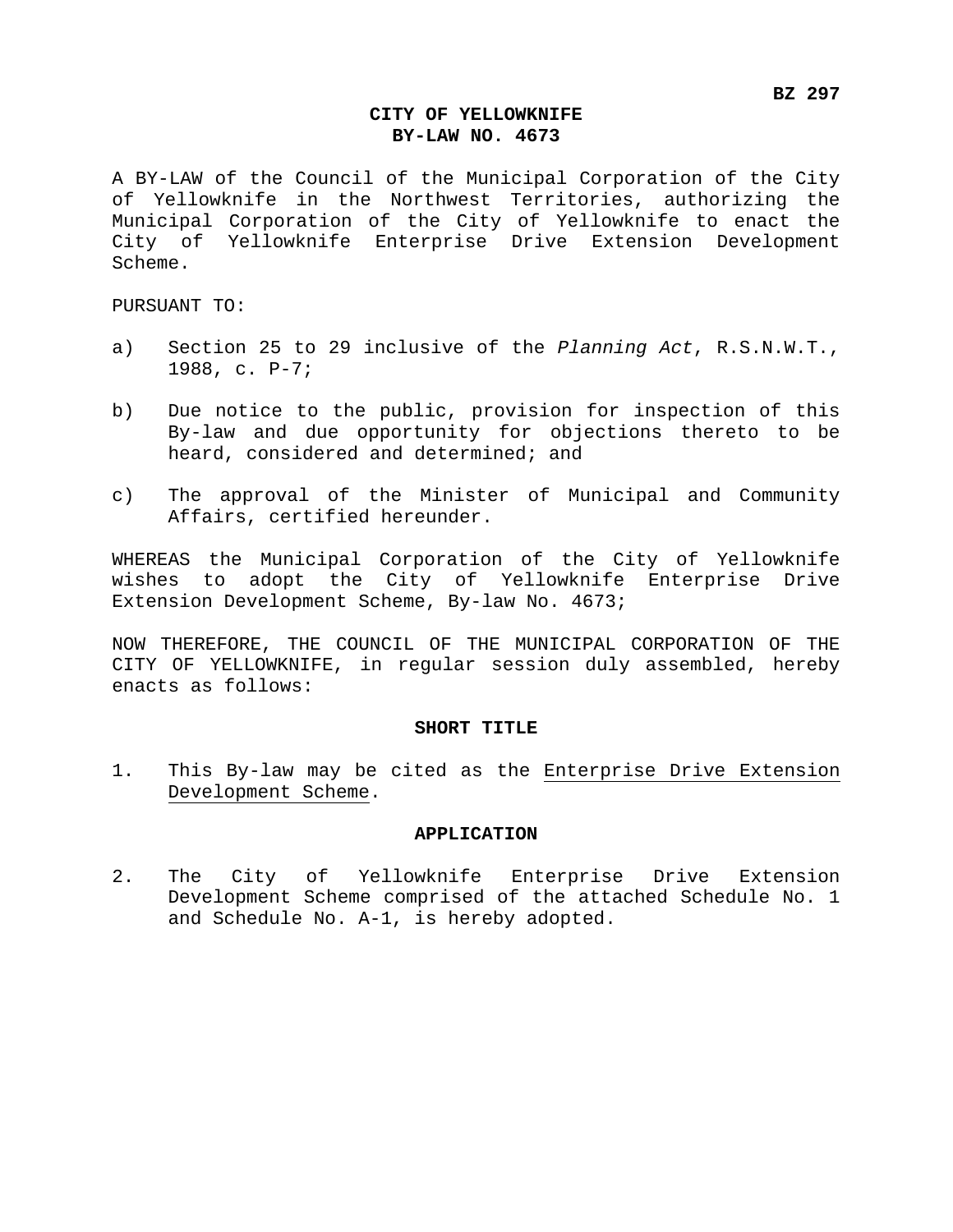By-law No. 4673 Page 2

 $\sim \frac{E}{c}$ 

### **EFFECT**

That this by-law shall come into effect upon receiving 4. Third Reading and otherwise meets the requirements of Section 75 of the Cities, Towns and Villages Act.

READ a First Time this  $\frac{\lambda}{6}$  day of  $\frac{N}{4}$ RCA  $, A.D.$ 2012.

MAYÓR CITY ADMINISTRATOR

READ a Second Time this  $\sqrt{0}$  day of  $APR/L$  $, A \cdot D$ . 2012.

**MAYOR** 

CITY ADMINISTRATOR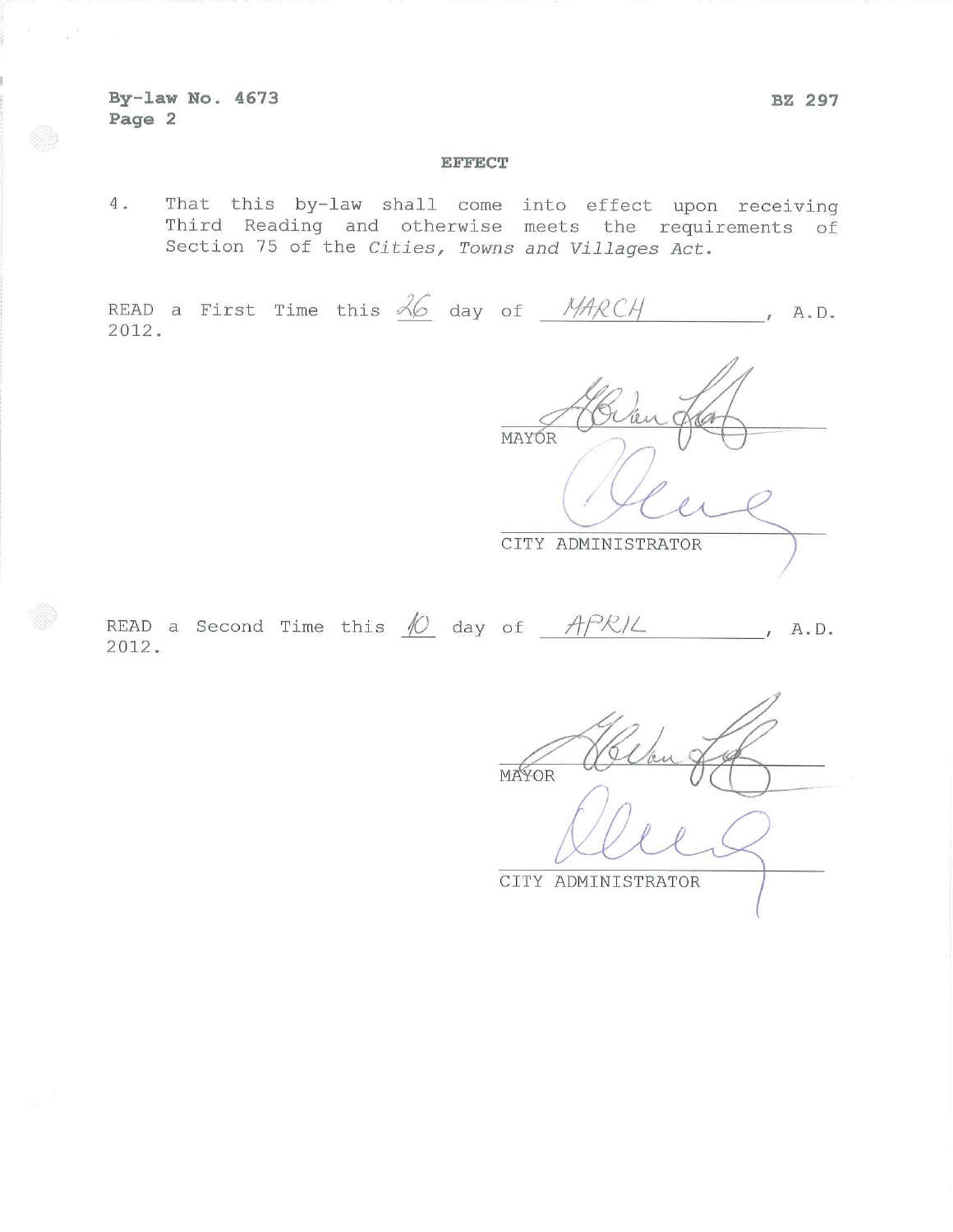By-law No. 4673 Page 3

APPROVED by the Minister of Municipal and Community Affairs of the Northwest Territories this 30 day of May A.D. 2012.

| MINISTER  |     |           |
|-----------|-----|-----------|
| MUNICIPAL | AND | COMMUNITY |
| AFFAIRS   |     |           |

|  |                            |  | READ a Third Time and Finally Passed this $\frac{1}{1}$ day of |  |  |  |
|--|----------------------------|--|----------------------------------------------------------------|--|--|--|
|  | $JU\land E$ , $A.D. 2012.$ |  |                                                                |  |  |  |

ADMINISTATOR

I hereby certify that this by-law has been made in accordance with the requirements of the Cities, Towns and Villages Act and the by-laws of the Municipal Corporation of the City of Yellowknife.

ADMINISTRATOR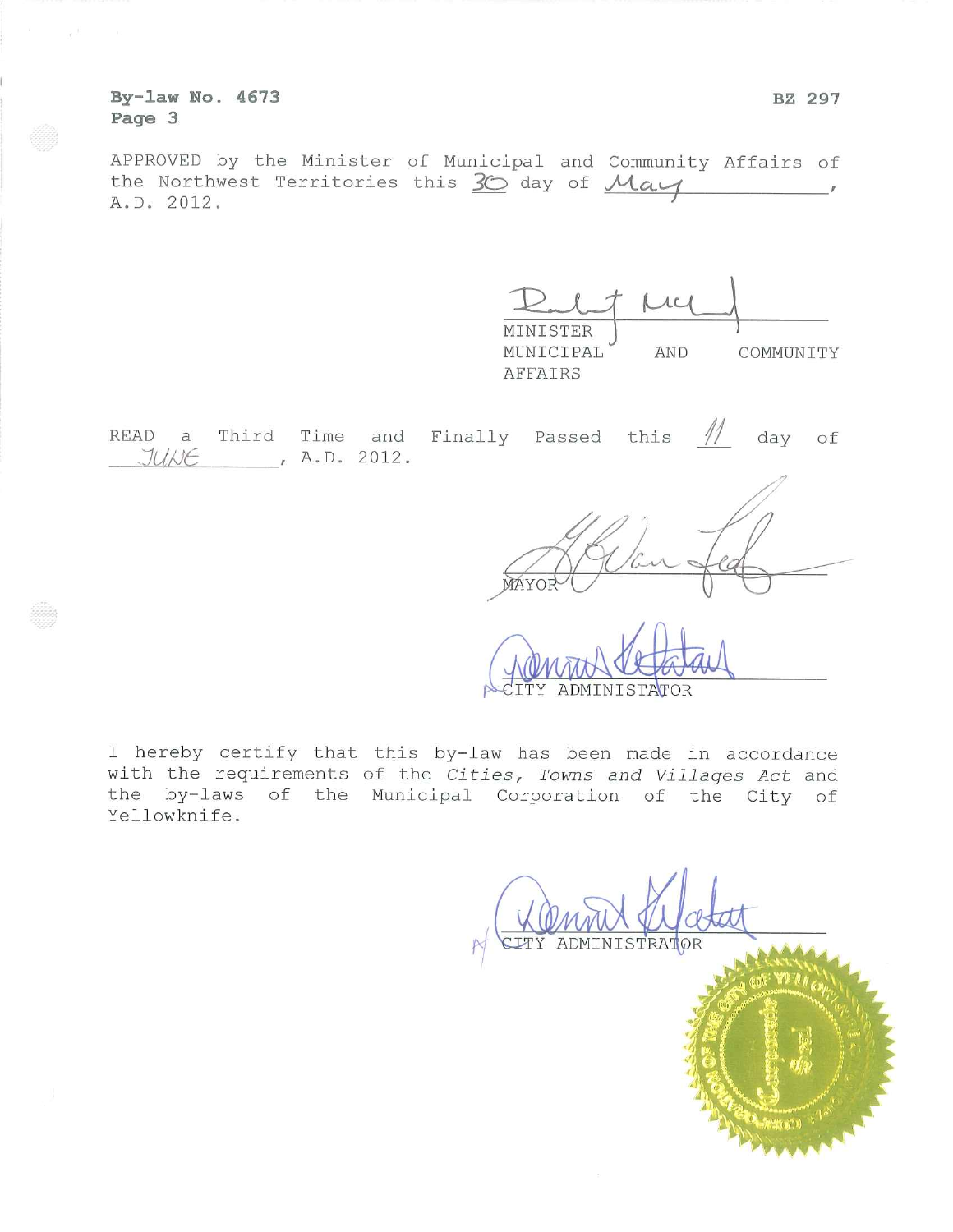## **By-law No. 4673 BZ 297 Page 4**

## PROPERTY OWNERS WITHIN ENTERPRISE DRIVE EXTENSION DEVELOPMENT SCHEME AREA

# MUNICIPAL CORPORATION OF THE CITY OF YELLOWKNIFE Box 580 Yellowknife X1A 2N4

DOCS#298416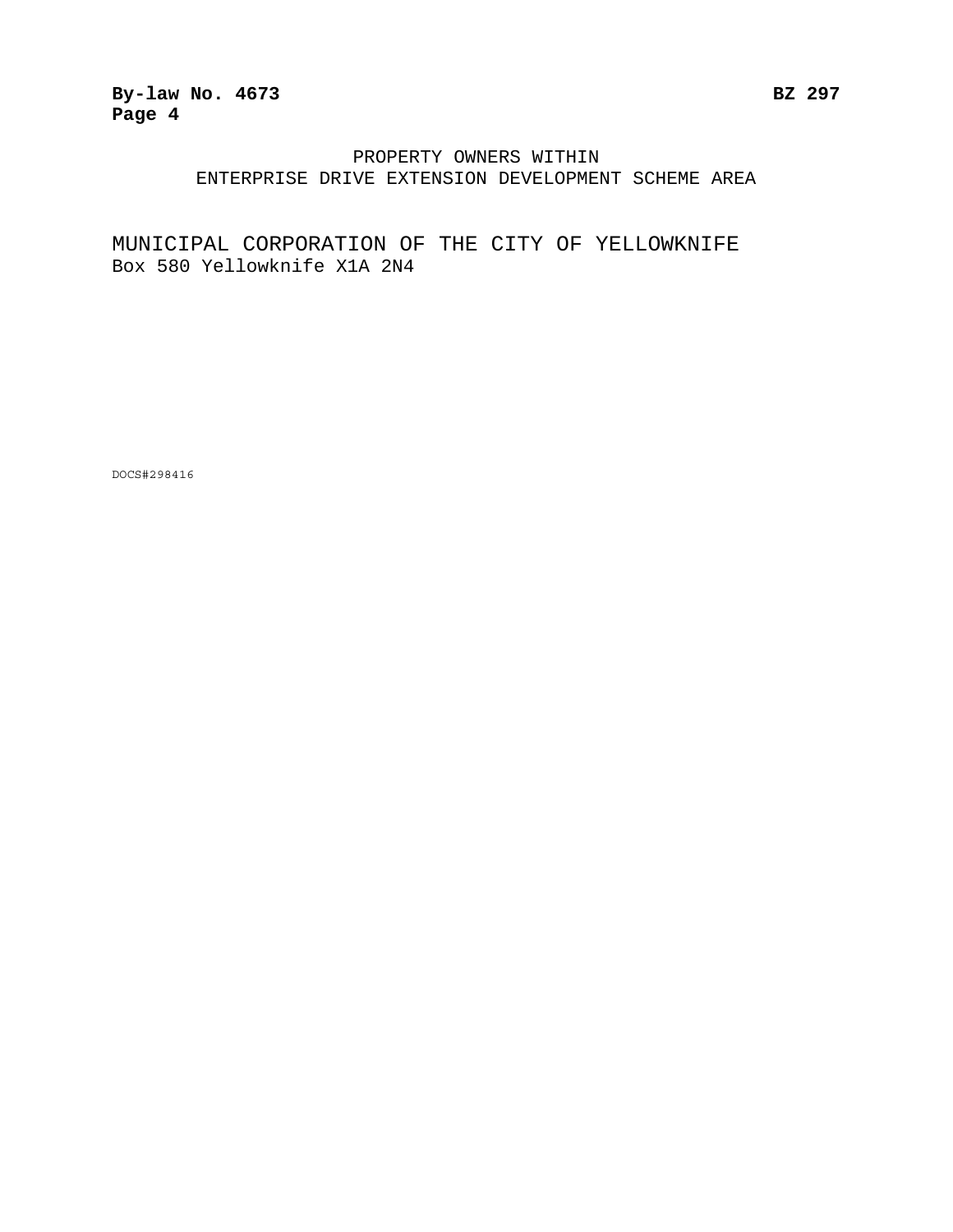### **CITY OF YELLOWKNIFE ENTERPRISE DRIVE EXTENSION DEVELOPMENT SCHEME BY-LAW NO. 4673**

### **"SCHEDULE No. 1"**

1. Purpose

To establish a development framework including a conceptual lot layout and road and trail connections for the Enterprise Drive Extension land development.

2. Land Use

The Enterprise Drive Extension area shall be developed as a mixed business area with a range of commercial and light industrial uses, and accessory residential uses in the form of one dwelling unit per site. No bulk storage use or heavy industrial use shall be permitted in the area.

3. Trails and Open Space Network

The Enterprise Drive Extension area will be an employment based mixed-use area. There are no classified parks such as community or neighbourhood parks required.

a. Trails

- i. Multi-use (walking and cycling) trails are proposed along Kam Lake Road and the south edge of the Enterprise Drive Extension and connect to Grace Lake waterfront.
- ii. Existing snowmobile trails will remain.
- iii. Trail width shall be subject to approval of Senior Administrative Officer.
	- iv. Trails shall be linked to larger City-wide trail networks where possible by signage and access points.
		- v. Additional amenities (i.e. rest areas) or design features (lighting and landscaping), may where appropriate, be considered for incorporation into the trails design.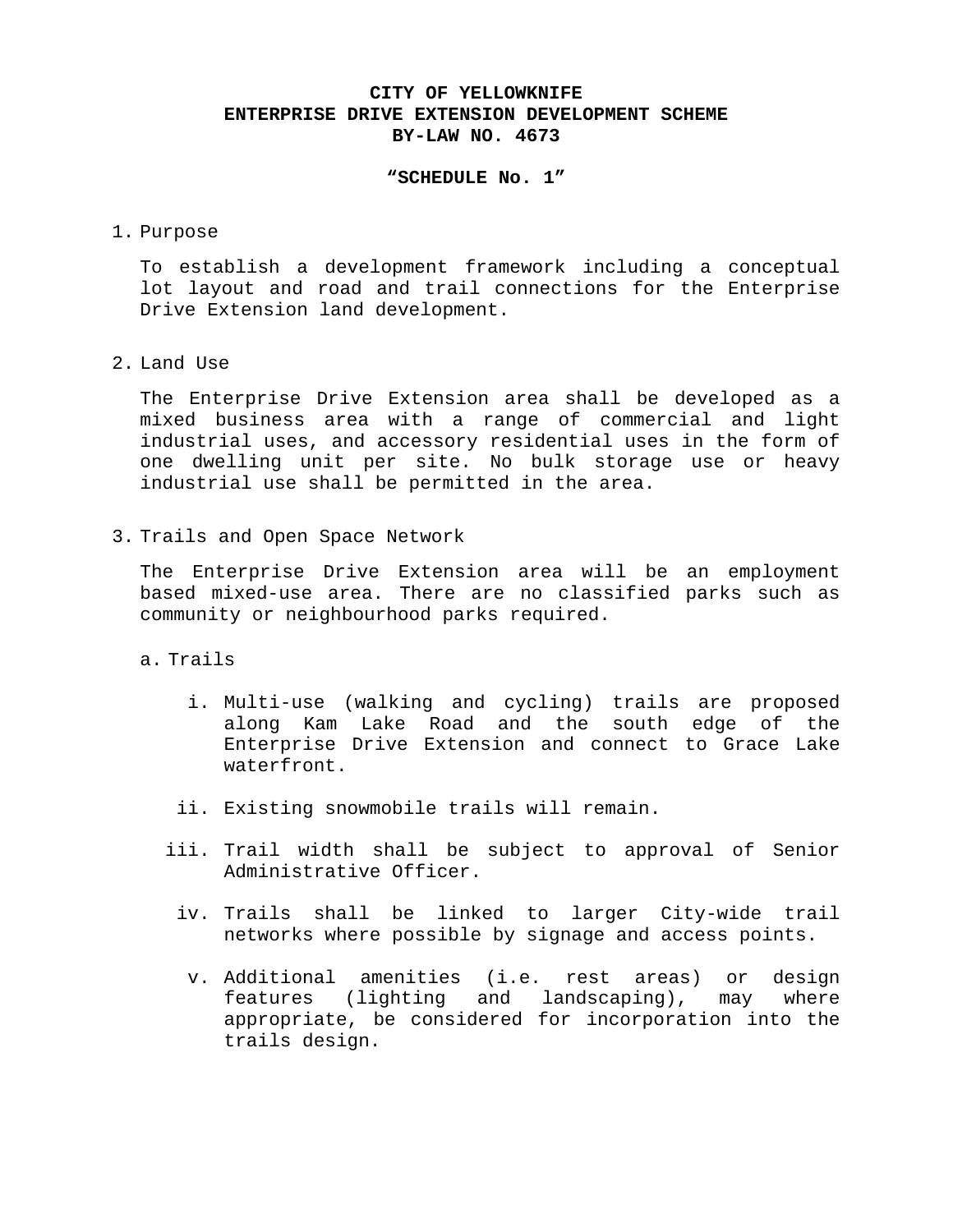## **By-law No. 4673 BZ 297 Schedule No. 1 - Page 2**

b. Buffer

A 30m buffer between the Enterprise Drive Extension and the future Grace Lake Waterside Residential shall be preserved.

c. Natural Areas

Areas with steep slopes are generally unsuitable for development. Such areas and connecting areas are identified on Schedule No. A-1 as natural area preservation. Trails may be developed in the natural areas.

- 4. Road Network
	- a. Kam Lake Road (south of Coronation Drive) is designated as a truck route. Access to the properties along Kam Lake Road shall be limited to one vehicular access per property, or more subject to the approval of the Department of Public Works.
	- b. Where transit service is proposed or likely, road allowances shall allow for pedestrian facilities.
- 5. Utility Services
	- a. Trucked water and sewer services shall be provided within the scheme area, unless otherwise approved by the City of Yellowknife.
	- b. Utilities may be above ground.
	- c. Where applicable, off-site levies shall be collected in accordance with Land Administration By-law No. 4596.

6. Drainage and Wetlands

- a. Existing natural drainage patterns and wetlands shall be maintained where possible.
- b. A Grading Plan that maintains existing drainage as practical as possible shall be provided to the satisfaction of the Department of Public Works upon new subdivision of land affected by this Development Scheme.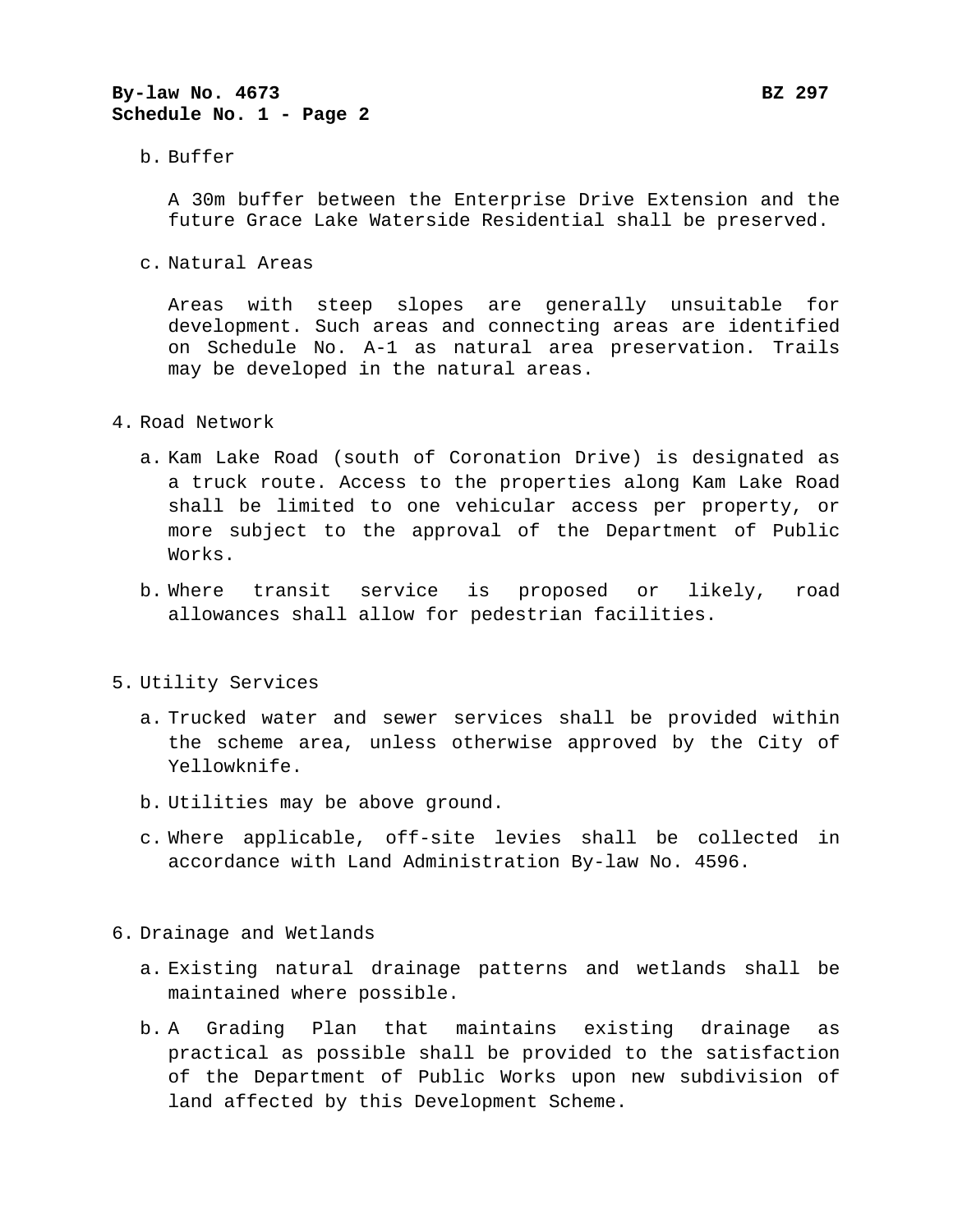# **By-law No. 4673 By-law No. 4673 Schedule No. 1 - Page 3**

- 7. Lots Currently Not For Sale The four lots on the south side of the Curry Drive Extension will require substantial lot blasting for any development due to their high elevation. These lots, as identified on Schedule No. A-1, are not intended to be for sale in the next 10 years.
- 8. Development Scheme Boundaries

Parcel and right-of-way boundaries represent the intent of the City of Yellowknife and will be established by engineering design and plans of survey. The boundaries indicated by the Development Scheme are subject to change based on their completion. Road rights-of-way will be determined by plan of survey and engineering design.

Docs#298416